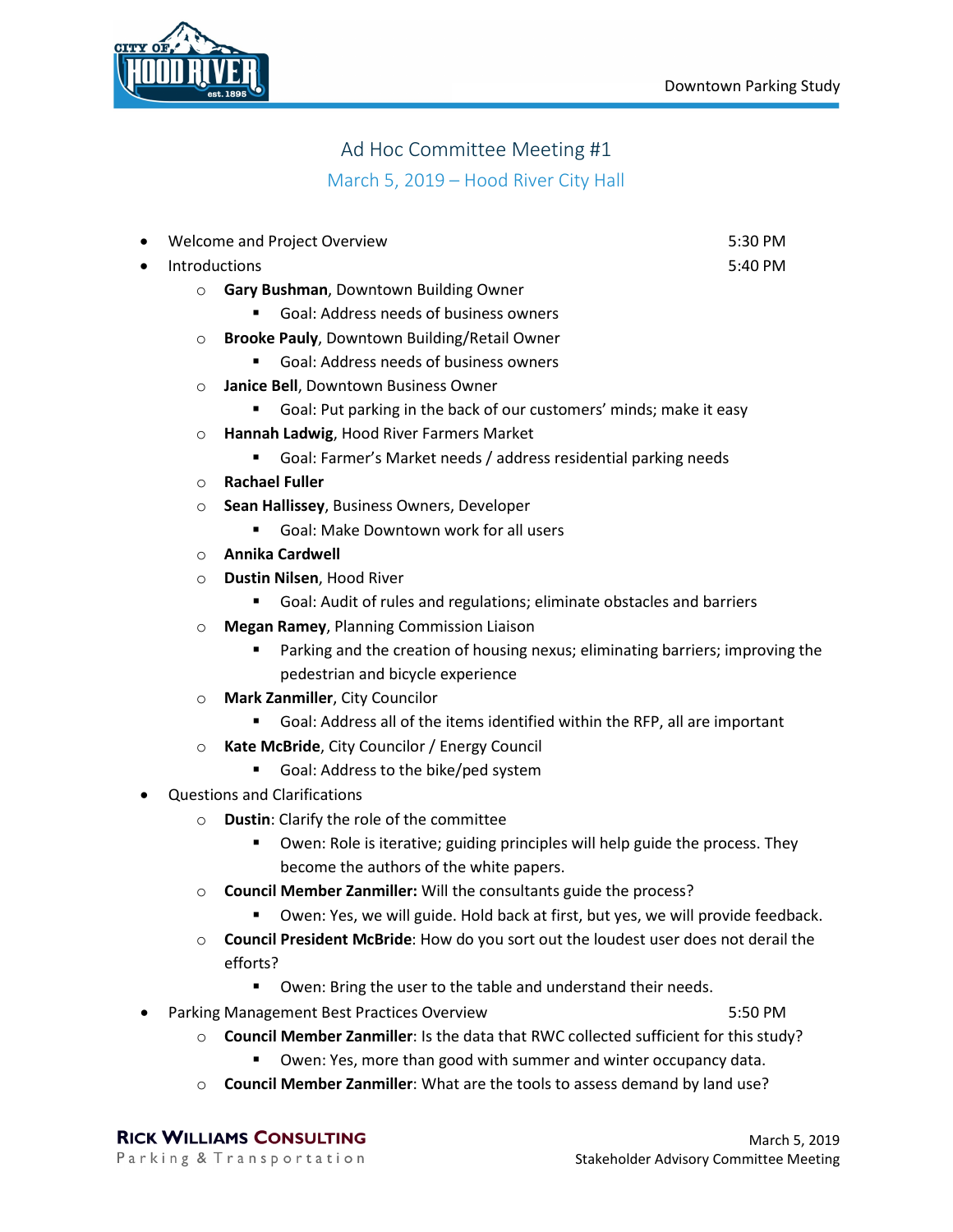

- Owen: The beauty of right-sizing parking. Takes into account multiple users. Changing landscape.
- o **Gary**: Why a 20-year mortgage on the cost of parking stalls?
	- Owen: Simply depends on the appetite of the developer and municipality.
		- **Sean**: It sounds as if a 20-year approach is conservative.
- o **Council President McBride**: Will you talk about parallel parking verse angle parking?
	- William/Owen: Yes; this will be captured as part of the Infrastructure topic.
- Project Topics Discussion and Prioritization Exercise 6:30 PM
	- o Understanding Current and Future Parking Demand
		- William: This will be a priority first step to establish a baseline
	- o Evaluating Barriers to Downtown Residential Development
		- **Dustin**: Combine [Barriers] and [Code] together. Need to do other things first before the code.
		- **Megan:** Would like to look at residential parking minimums.
		- **Gary**: The fee-in-lieu is a \$1,080 for office, and then residential is \$20k; need to address this.
	- o Infrastructure Impacts
		- **Council Member Zanmiller**: I would like to prioritize the pedestrian element first and understand the 'hits' in the system. Need to be strategic when reducing parking capacity in order to improving walking/biking. Also, curious about the technology piece.
		- **Megan:** Reference Jeff Speck's Walkable Cities; Need to address pedestrian and bicycle safety elements, including bump outs. Previously opposed to a parking facility, but maybe a parking facility is not a bad thing if it enables pedestrian and bicycle improvements in downtown. Infrastructure impacts from a perspective of safety and then look at code modifications. What can you do with a parking spot? Want to make sure we are creating places for people not cars.
		- **Megan:** CAT transit is having trouble finding fix stops/routes downtown; By 2022, Columbia River Highway connects downtown. How to make a family friendly bike system?
		- **Janice**: Do cyclists feel unsafe biking in Hood River?
			- **Megan**: Very few children on bikes; this indicates most feel it is unsafe
	- o On-the-Ground Parking Management Strategies
		- **Hannah**: On-the-ground parking management strategies and code will be key. Should look at shared parking as a management strategy as we have an existing asset.
		- **Brooke**: Can we look to do shared parking or reformatting parking soon (like before summer 2019)?
		- **Council Member Zanmiller**: Are there some quick bang for your buck strategies to implement now.
	- o Impacts of New Technologies and Curb Space Management

**RICK WILLIAMS CONSULTING** Parking & Transportation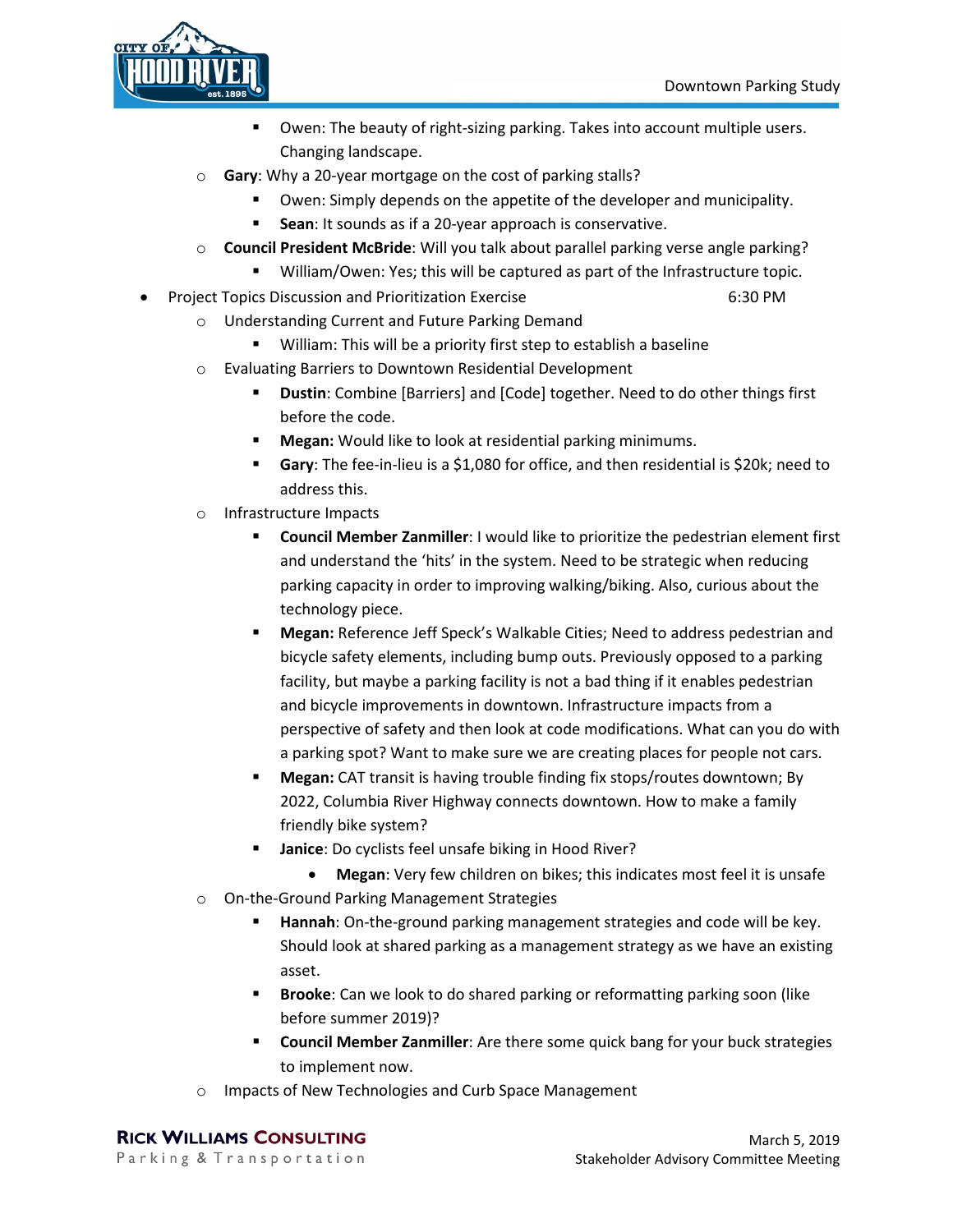

- **Council Member Zanmiller**: Curious/interested in the technology piece.
- o Leveraging New Mobility Solutions
- o Mitigating Impacts in Residential Neighborhoods
- o Options for New Parking Capacity
	- **Council President McBride**: Until we know we need a parking structure, we should tackle it later. We should look to other solutions.
	- **Gary**: What does the consultant team think about building a parking structure?
		- Owen: There is not a place/need for a structure now.
	- **Council President McBride**: We have urban renewal dollars that could pay for it, but what if no one parks there; need to address employees parking in the most convenient lots.
- o Code Modifications Needed to Support Objectives
	- **Brooke**: Interested in code modifications, but may want to put it later to be more informed.
	- **Dustin**: If we look at code, then we need to think about equity thinking about different uses (new developer, old, etc.).
- Public Outreach Process Key Elements 7:00 PM

- o **Council Member Zanmiller**: Businesses operators are important. There are email lists.
- o **Council Member Zanmiller**: Would like to see Open Houses.
- o **Council President McBride**: Business owners have a good understanding of where their employees are parking so they are a good resource.
- o **Council President McBride**: Need to make sure to target professional businesses (lawyers, dentists), not just retail.
- o **Janice**: Make that the different user groups are represented. Need anonymous survey.
- o **Dustin**: Use a social media page to drive traffic to the City's website; simply creating a project-specific webpage on the City's website will not be effective.
- o **Council President McBride**: We need to know where employees are parking.
- o **Janice**: If using intercept surveys, Farmer's Market could work well for tabling.
	- **Hannah:** Farmer's market is approximately 60% local and 40% visitor.
- o **Megan**: I like short intercept surveys because you don't know how they got there (captures all modes). Use bowls with colored marbles at stores. Anonymous intercept survey important.
- o **Janice**: Rely on the committee for help reaching out to the business community, they are well-connected.
- o **Sean**: Make sure to capture the people that don't speak up.
- o **Annika**: Open house are good, but an online survey might get the quiet ones. Provide an option in Spanish because there is an underrepresented Latino population.
- o **Dustin**: Look to DKS/ODOT traffic studies for outreach methods.
- o **Megan**: Do people park at Port and walk over? One option would be cash out options for employees.